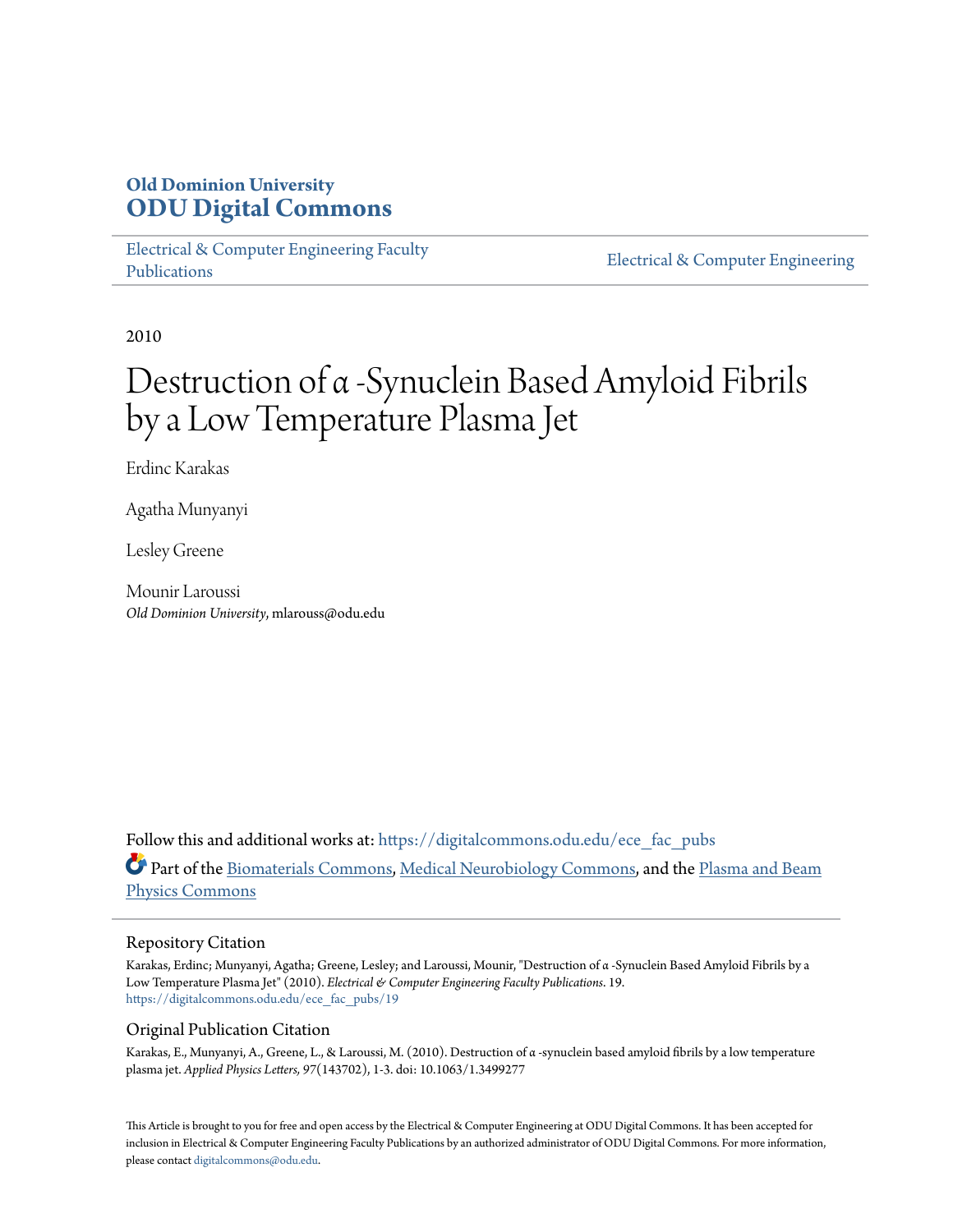



### **Destruction of α -synuclein based amyloid fibrils by a low temperature plasma jet**

[Erdinc Karakas](http://scitation.aip.org/search?value1=Erdinc+Karakas&option1=author), [Agatha Munyanyi,](http://scitation.aip.org/search?value1=Agatha+Munyanyi&option1=author) [Lesley Greene](http://scitation.aip.org/search?value1=Lesley+Greene&option1=author), and [Mounir Laroussi](http://scitation.aip.org/search?value1=Mounir+Laroussi&option1=author)

Citation: [Applied Physics Letters](http://scitation.aip.org/content/aip/journal/apl?ver=pdfcov) **97**, 143702 (2010); doi: 10.1063/1.3499277 View online: <http://dx.doi.org/10.1063/1.3499277> View Table of Contents:<http://scitation.aip.org/content/aip/journal/apl/97/14?ver=pdfcov> Published by the [AIP Publishing](http://scitation.aip.org/content/aip?ver=pdfcov)

**Articles you may be interested in**

[Plasma jet's shielding gas impact on bacterial inactivation](http://scitation.aip.org/content/avs/journal/bip/10/2/10.1116/1.4916533?ver=pdfcov) Biointerphases **10**, 029506 (2015); 10.1116/1.4916533

[Degeneration of amyloid-ß fibrils caused by exposure to low-temperature atmospheric-pressure plasma in](http://scitation.aip.org/content/aip/journal/apl/104/2/10.1063/1.4861842?ver=pdfcov) [aqueous solution](http://scitation.aip.org/content/aip/journal/apl/104/2/10.1063/1.4861842?ver=pdfcov) Appl. Phys. Lett. **104**, 023701 (2014); 10.1063/1.4861842

[Room-temperature, atmospheric plasma needle reduces adenovirus gene expression in HEK 293A host cells](http://scitation.aip.org/content/aip/journal/apl/99/25/10.1063/1.3669534?ver=pdfcov) Appl. Phys. Lett. **99**, 253703 (2011); 10.1063/1.3669534

[Living tissue under treatment of cold plasma atmospheric jet](http://scitation.aip.org/content/aip/journal/apl/93/18/10.1063/1.3020223?ver=pdfcov) Appl. Phys. Lett. **93**, 181501 (2008); 10.1063/1.3020223

[Cold atmospheric pressure air plasma jet for medical applications](http://scitation.aip.org/content/aip/journal/apl/92/24/10.1063/1.2940325?ver=pdfcov) Appl. Phys. Lett. **92**, 241501 (2008); 10.1063/1.2940325

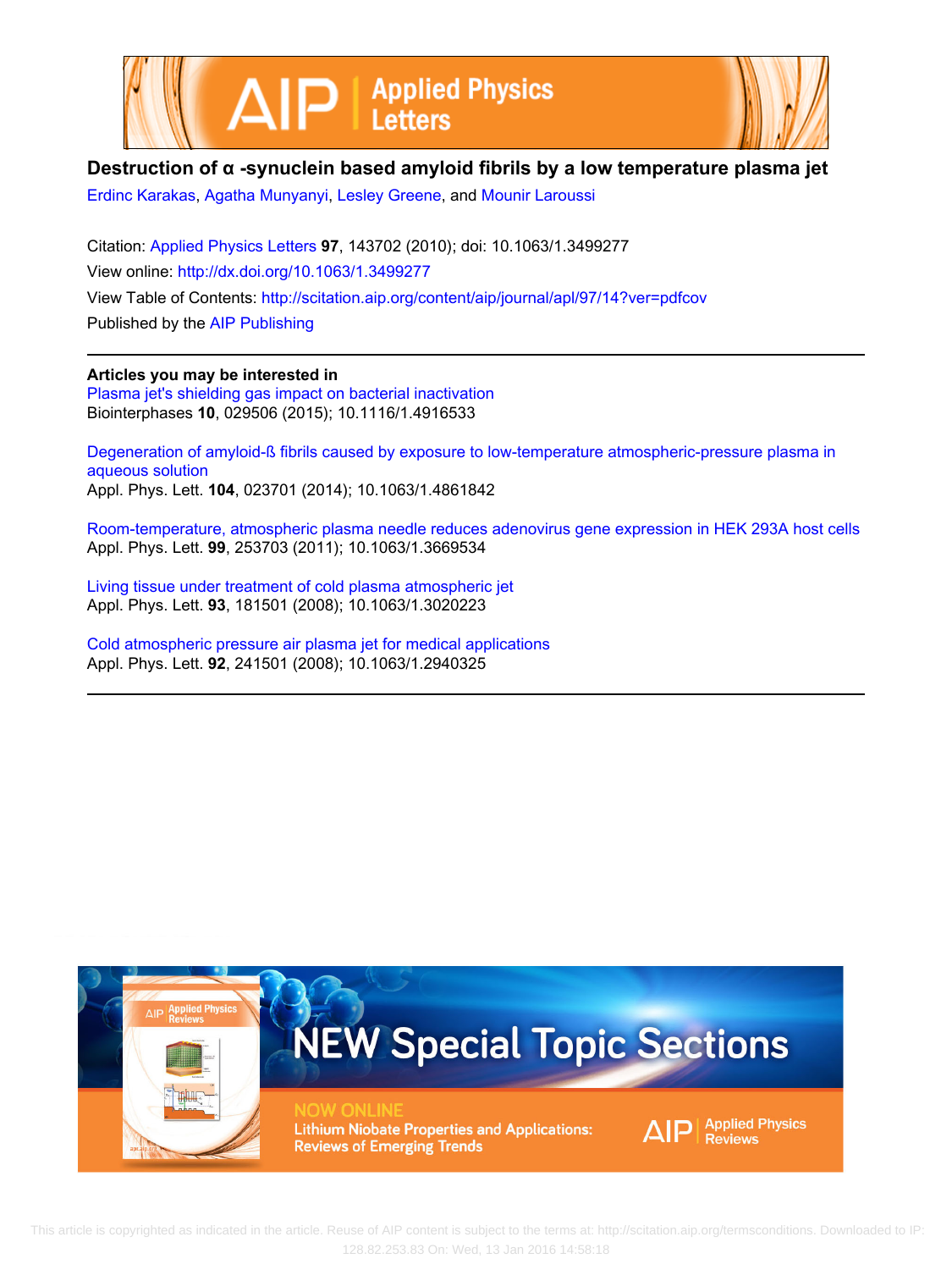## **Destruction of α[-synuclein based amyloid fibrils by a low temperature](http://dx.doi.org/10.1063/1.3499277) [plasma jet](http://dx.doi.org/10.1063/1.3499277)**

Erdinc Karakas,<sup>1</sup> Agatha Munyanyi,<sup>2</sup> Lesley Greene,<sup>2[,a](#page-2-0))</sup> and Mounir Laroussi<sup>1,a)</sup> 1 *Laser and Plasma Engineering Institute, Old Dominion University, Norfolk, Virginia 23529, USA* 2 *Department of Chemistry and Biochemistry, Old Dominion University, Norfolk, Virginia 23529, USA*

(Received 20 August 2010; accepted 18 September 2010; published online 5 October 2010)

Amyloid fibrils are ordered beta-sheet aggregates that are associated with a number of neurodegenerative diseases such as Alzheimer and Parkinson. At present, there is no cure for these progressive and debilitating diseases. Here we report initial studies that indicate that low temperature atmospheric pressure plasma can break amyloid fibrils into smaller units *in vitr*o. The plasma was generated by the "plasma pencil," a device capable of emitting a long, low temperature plasma plume/jet. This avenue of research may facilitate the development of a plasma-based medical treatment. © 2010 American Institute of Physics. [doi[:10.1063/1.3499277](http://dx.doi.org/10.1063/1.3499277)]

The biomedical application of low temperature plasmas is emerging as a field of great interest to physicists, engineers, chemists, and medical researchers. In the past decade various groups have shown that nonequilibrium plasmas can inactivate bacteria, help the proliferation of fibroblasts, coagulate blood, etc.<sup>1</sup> These important findings indicate that plasma can play an important role in various medical and therapeutic practices such as, in wound healing and the treatment of some types of cancer. $1,2$  $1,2$ 

Because they can generate plasmas unbound by electrodes and into ambient air, plasma jets, or plumes are well suited for biomedical applications. $3$  The plasma jet/plume used in our study is generated by a device (the plasma pencil) capable of emitting a long cold plasma plume in ambient  $air<sup>4</sup>$ . The plasma pencil is driven by short (nanoseconds to microseconds in width) high voltage pulses and uses helium as a carrier gas. Other gas mixtures can also be used (such as helium/oxygen mixtures, argon/oxygen mixtures, air, etc.). The plasma plume which appears as a continuous plasma jet is in fact a train of small packets of plasma (generally known as "plasma bullets") traveling at supersonic velocities. $5,6$  $5,6$ These plasma bullets are vehicles whereby chemically reactive species can be delivered to biological matter such as proteins or cells. In this letter, we show that the plasma bullets emitted by the plasma pencil can break amyloid fibrils into smaller units. Amyloid fibrils are otherwise very stable and extremely hard to destroy.

Amyloid fibrils are ordered beta-sheet aggregates that are associated with a number of neurodegenerative diseases such as Alzheimer and Parkinson.<sup>7</sup> Amyloid fibrils can also be found in other parts of the human body such as joint spaces in patients undergoing prolonged renal dialysis.<sup>8</sup> There are approximately twenty proteins that have been found to form fibrils in humans and are associated with disease states.<sup>7</sup> However, it has been postulated that all proteins can be induced to form this low energy state if subjected to the right conditions.<sup>9</sup> We are investigating potential methods involving the use of cold plasma that will lead to the destruction of amyloid fibrils, formed by the protein  $\alpha$ -synuclein, which underlies Parkinson disease and the amyloid- $\beta$  peptide which is associated with Alzheimer disease.<sup>10</sup> Parkinson disease is a neurodegenerative movement disorder. It results from the degeneration of dopaminergic neurons in the substantia nigra, a region of the brain that controls movement. Death of dopaminergic neurons by the formation of amyloid fibrils with the protein  $\alpha$ -synuclein results in decreased production of dopamine. Lack of dopamine results in the following major symptoms of Parkinson disease: rigidity to muscles constantly contracted, resting tremor, postural instability, and slowness in initiating movement. Alzheimer disease is believed to be caused by the fibrillation of a peptide called amyloid- $\beta$  after it is cleaved from the precursor protein on the cell surface in the brain. The residues composing this peptide are mainly 1–42 and spontaneously form amyloid fibrils. The fibrillation, which is believed to cause Alzheimer, begins in the temporal lobes of the brain and then spreads to other parts of the brain, thus killing cells and interfering with neural transmissions. At present, there is no cure for these progressive and debilitating diseases. We propose that this work may also be applicable to the destruction of prion proteins and have value in decontamination processes.

In our experiments, the human protein  $\alpha$ -synuclein was selected as the initial model system. It is produced by expressing it in *Eschericia coli* from a DNA clone inserted into the bacteria. The soluble protein is then extracted from the bacterial cells and purified by ion-exchange and gel filtration chromatography. The  $\alpha$ -synuclein protein (4–6 mg/ml) is

<span id="page-2-1"></span>

FIG. 1. (Color online) Photograph of the plasma pencil.

<span id="page-2-0"></span>a)Authors to whom correspondence should be addressed. Electronic addresses: lgreene@odu.edu and mlarouss@odu.edu.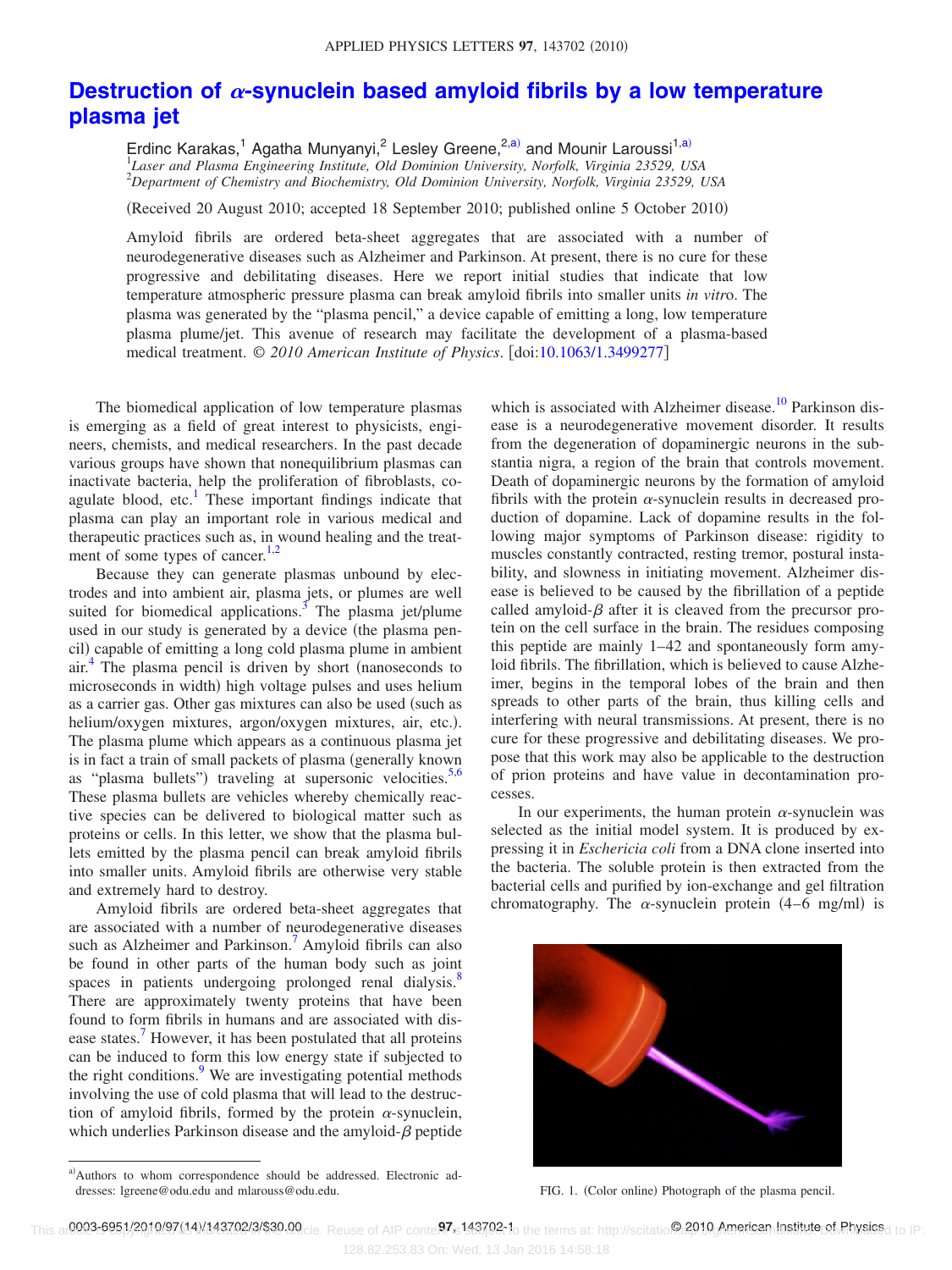<span id="page-3-0"></span>

FIG. 2. High-speed camera images showing that the plasma plume, in fact, consists of a train of packets structures called plasma bullets, propagating in the surrounding air with supersonic velocities in order of  $10^4 - 10^5$  m/s without any external electric field. The exposure time of the camera is 20 ns.

dissolved in a buffer solution of 0.2 M NaCl in 20 mM Tris Base, *pH* 7.5 and incubated at 37 °C in an incubator shaking at 150–190 rpm. After 15 days mature fibrils analogous to those in patient's brain are formed in our test tubes.

The plasma pencil, which was described in details in prior publications, $3-5$  was used to generate the plasma bullets that are applied directly on preprepared amyloid fibrils samples. The operating conditions of the plasma were the following: Voltage pulse magnitude was 7.5 kV, pulse width and frequency were 1  $\mu$ s and 5 kHz, respectively, and feed gas was helium at a flow rate of 5 slpm. Figure [1](#page-2-1) is a photograph of the plasma plume and Fig. [2](#page-3-0) is a series of fast images taken with an intensified charge coupled device camera showing that the plume is in fact a train of plasma bullets traveling at high velocities. Figure [3](#page-3-1) shows a spectrum of emission from the plume/bullets. It is dominated by emission lines from excited nitrogen, nitrogen molecular ions, and helium. Atomic oxygen and hydroxyl lines are also present. Figure [4](#page-3-2) shows the spatial distributions of the important chemical species along the axial position. This information allows us to determine the optimum placement of the biological samples downstream of the plasma jet.

<span id="page-3-1"></span>The amyloid fibrils in solution are placed into small tubes (0.2 ml) or glass slides and exposed to the plasma pencil for varying lengths of time (up to 10 min). The distance from the nozzle of the device to the samples is 2 cm.

<span id="page-3-2"></span>

FIG. 4. (Color online) Spatial distribution of the emitting species along the plasma plume showing that  $N_2$ ,  $N_2^+$ , OH, and O play important roles in the plasma chemistry in addition to He excited species. Lines selection of the emitting species are determined in terms of their order of magnitude within their spectral systems. Experimental conditions are as follows: HV amplitude: 7.5 kV; pulse repetition frequency: 5 kHz; helium gas flow rate: 5 L/min; pulse width: 500 ns.

After exposure the fibrils are immediately fixed onto 400 mesh formvar coated copper grids for analysis by electron transmission microscopy. Figure  $5(a)$  $5(a)$  shows mature intact  $\alpha$ -synuclein fibrils while Fig.  $5(b)$  $5(b)$  shows the morphology of fibrils after 6 min exposure to the plasma. It clearly shows that a 6 min exposure induces severe damage to the fibril and



FIG. 3. (a) A typical ultraviolet (UV) emission spectrum showing emission of OH and  $N_2$  second positive system (SPS), and  $N_2^+$  First Negative System (FNS); (b) A typical visible-infrared (visible-IR) spectrum showing emission of  $N_2^+$ , He, and O [high voltage (HV) amplitude: 7.5 kV; pulse repetition This antequency; 5 kHz: belium gas flow rate 5 h (min: pulse width: 500 nel at is subject to the terms at: http://scitation.aip.org/termsconditions. Downloaded to IP: